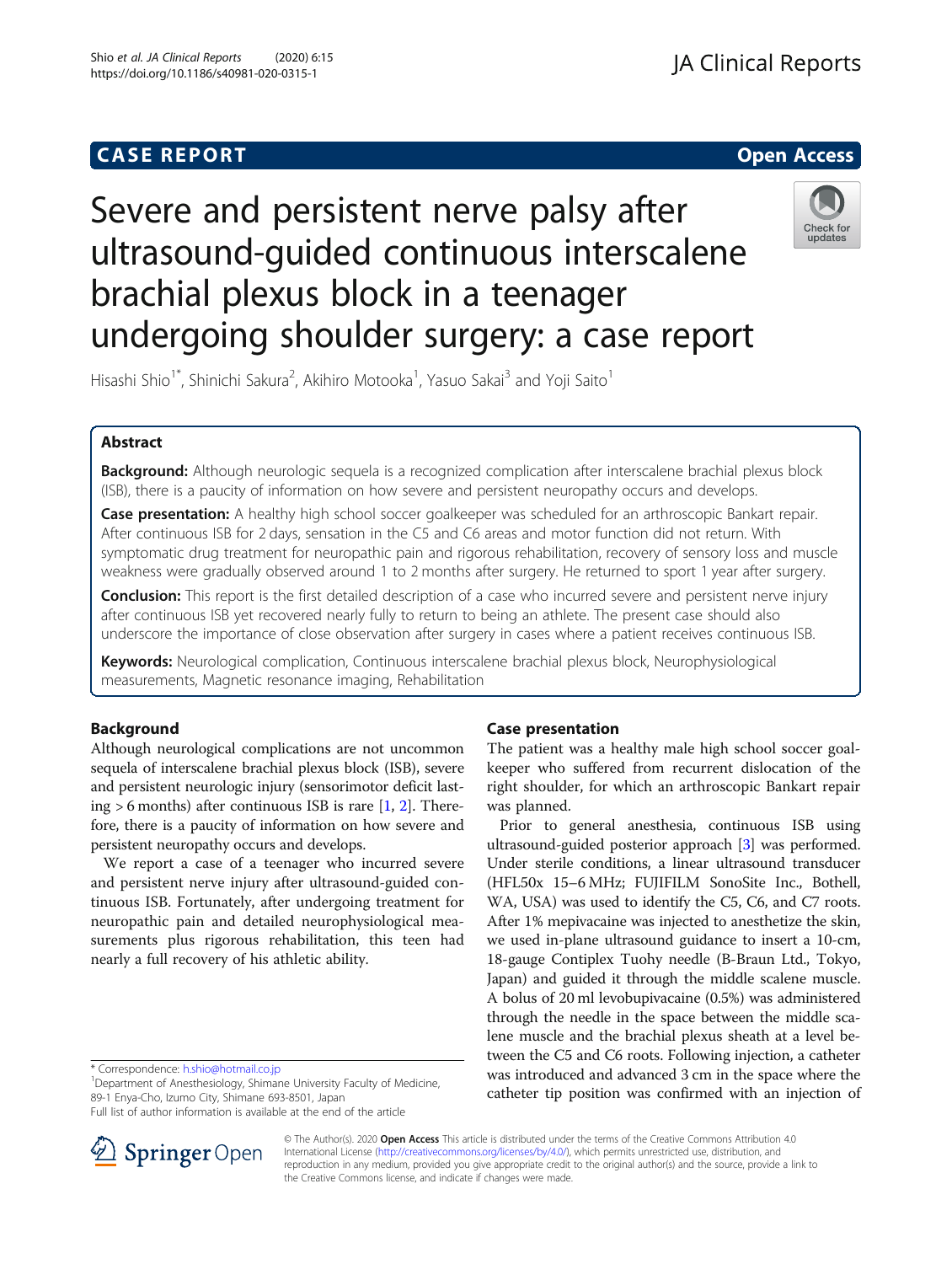air under ultrasound visualization. The catheter was secured with a subcutaneous insertion length of 11 cm. During the procedure, ultrasound imaging showed no contact between the needle tip and the nerve roots, and no paresthesia was felt. Fifteen minutes later, a loss of cold sensation (using an ice cube) in the distribution of the C5 and C6 nerve roots was observed.

Postoperatively he received continuous infusion of levobupivacaine (0.125%) at a basal rate of 4 ml/h for 2 days, during which visual analog scale (VAS) pain scores were 0 mm both at rest and in motion at 24 and 48 h, postoperatively. After the continuous injection was stopped, sensation in the C5 and C6 areas and the motor function such as elbow flexion did not return, and numbness and pain in the C5 and C6 areas became apparent on the 6th day after surgery. Then, a strong, painful Tinel's sign was elicited by percussion in the posterior triangle of the right neck with radiating pain in the C5 and C6 areas. Based on these findings, C5 and C6 brachial plexus palsies were clinically suspected. A hematoma around the brachial plexus was excluded by ultrasonography.

In addition to symptomatic treatment for numbness and pain with pregabalin and loxoprofen sodium hydrate, we conducted neurophysiological measurements, took a magnetic resonance imaging (MRI) examination, and started rehabilitation with passive range of motion exercises for the right shoulder and elbow joints as well as electrical muscle stimulation of paralyzed muscles. The MRI of the neck at 1 week after surgery showed diffuse nerve enlargement and homogeneous increased signal intensity of the right brachial plexus on T2-weighted images (Fig. 1). The results of the nerve conduction studies at 2 weeks after surgery showed reduced amplitude of compound muscle action potentials and sensory nerve action potentials of the right median nerve (Fig. [2](#page-2-0)a),



Fig. 1 Coronal T2-weighted MRI of the neck at 1 week after surgery showing diffuse nerve enlargement and increased homogeneous signal intensity of the right brachial plexus (arrow). MRI indicates magnetic resonance imaging

both of which were suggestive of axonal degeneration, but did not reveal any abnormality of the right ulnar nerve. Needle electromyography at 3 weeks after surgery indicated that the injury site ranged from nerve roots distal to the origin of the dorsal scapular nerve to the nerve trunk and that the muscles such as the biceps brachii and the deltoid were not completely paralyzed based on the findings of motor unit potentials (MUPs), reduced interference pattern (Fig. [2](#page-2-0)b), and no sign of denervation. The numbness, pain, and Tinel's sign improved about 2 weeks after surgery, but sensory loss and muscle weakness persisted. Signs of recovery were gradually observed around 1 to 2 months after surgery (Fig. [3a](#page-3-0), b). Muscle strengthening exercises adjusted to the recovery of paralyzed muscles were continued. Both MRI and neurophysiological measurements performed 5 months after surgery showed dramatical improvement in the findings, and rehabilitation became more intense while aiming for a full return to being an athlete. At 8 months after surgery, the muscle strength and sensation improved to the same level as the non-paralyzed side. Finally, he returned to sport 1 year after the surgery.

#### **Discussion**

Neuropathy after ISB occurs relatively frequently with the reported incidence around 2.84% [\[4](#page-4-0)]. However, the symptoms are mostly minor, and rarely is there a severe and persistent neurologic complication after continuous ISB. Previous studies  $\begin{bmatrix} 1 \\ 2 \end{bmatrix}$  have shown that the incidence of neurologic complications (sensorimotor deficit lasting > 6 months) ranges from 0 to 0.1%, but little information is available on how severe and persistent neuropathy occurs and develops. To the best of our knowledge, this report is the first detailed description of a case who incurred severe and persistent nerve injury after ultrasound-guided continuous ISB yet recovered nearly fully to return to being an athlete.

Perioperative nerve injury results from a multitude of clinical factors, which can be categorized in anesthetic, surgical, and patient factors [\[5](#page-4-0)]. The anesthetic factors can be further divided into mechanical factors associated with regional anesthesia or chemical factors related to the neurotoxicity of local anesthetics [\[6](#page-4-0)]. In the present case, the injury site estimated from neurophysiological measurements and MRI corresponded almost exactly with the distribution of local anesthetic by nerve block. In addition, our patient was a healthy teenager and the operation was performed uneventfully. Both an intraneural injection and a plexus compression due to hematoma were excluded by ultrasonography, but there is a possible involvement of other unknown factors. Therefore, we speculate that it is highly likely that local anesthetic continuously delivered to the nerve roots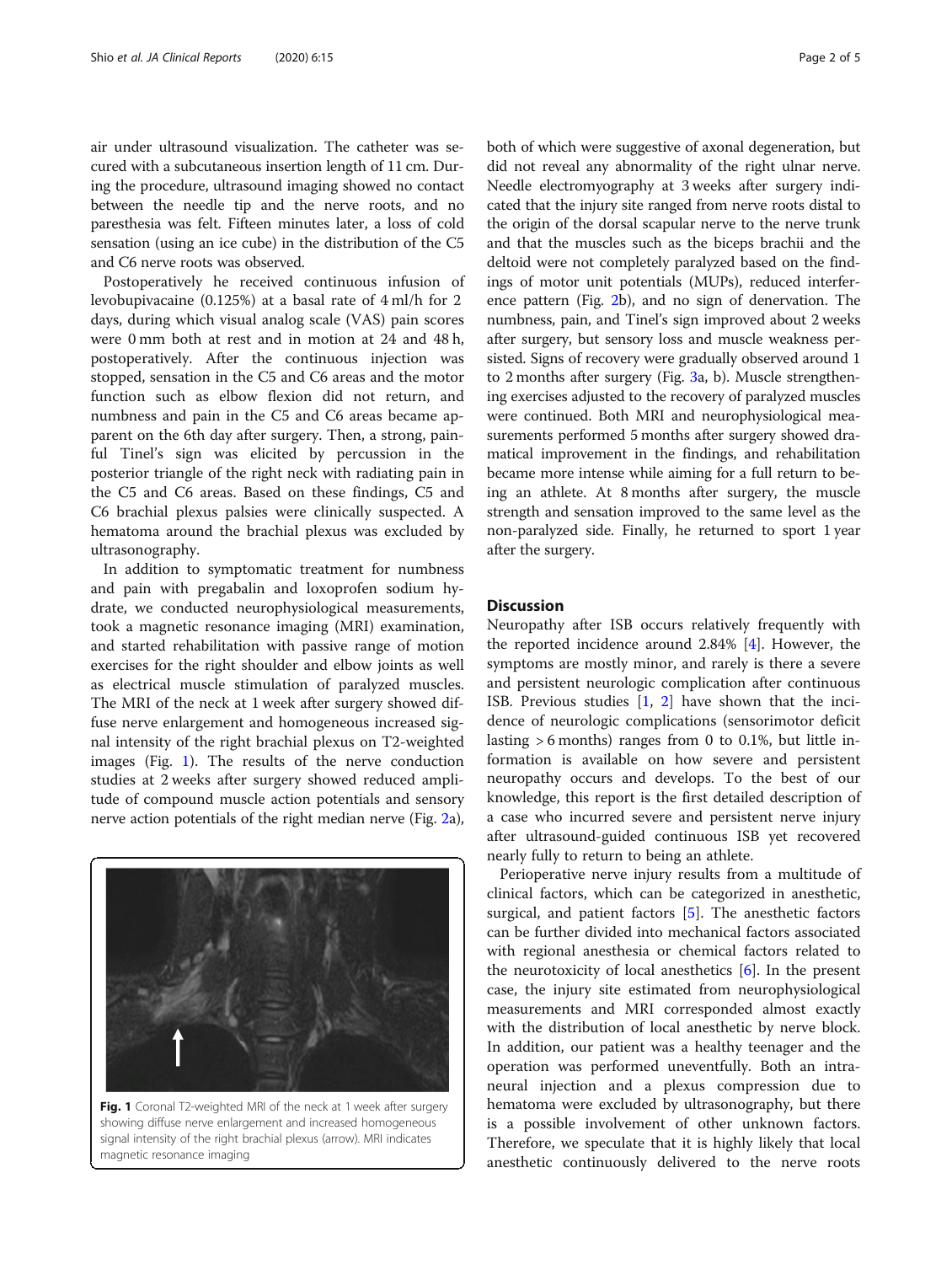<span id="page-2-0"></span>

resulted in severe and persistent neuropathy together with other unknown factors.

In the present case, although local anesthetic was administered in a clinical dose, severe and persistent neuropathy still occurred. It is worthy of note that the patient felt no pain even when we moved his shoulder during 48 h. It is uncommon that pain intensity is so low after shoulder surgery even during continuous ISB. Our unpublished data show that VAS pain scores after arthroscopic shoulder surgery were  $40 \pm 31$  (mean  $\pm$ standard deviation) mm and  $35 \pm 21$  mm at 24 and 48 h, respectively, on movement during continuous ISB using the same regimen as the present case. We should have noticed a possibility that something was going wrong when we checked the patient at 24 h. Studies have shown that all local anesthetics are potentially neurotoxic [[7,](#page-4-0) [8\]](#page-4-0) and that local anesthetic exhibits dose and time-dependent

toxicity to nerves  $[7-9]$  $[7-9]$  $[7-9]$  $[7-9]$  $[7-9]$ . Therefore, it is possible that if we had discontinued the infusion earlier, i.e., at 24 h postoperatively, the damage might have been less serious.

Seddon classified nerve injuries into three major groups: neurapraxia, axonotmesis, and neurotmesis [[10\]](#page-4-0). Sunderland proposed a more detailed classification [\[11\]](#page-4-0), further dividing Seddon's axonotmesis category into injuries with intact endoneurium, disrupted endoneurium but intact perineurium, and disrupted inner connective tissue layers with intact epineurium. These axonotmesis injuries of varying severity were designated types 2 to 4, from least to most severe. Sunderland referred to Seddon's neurapraxia as a type 1 and neurotmesis as a type 5. It has been reported that when a large dose of lidocaine was administered continuously into the epidural space in rats, the specimen from the nerve roots showed edema, axonal degeneration, disintegrated myelin lamellae, and degenerated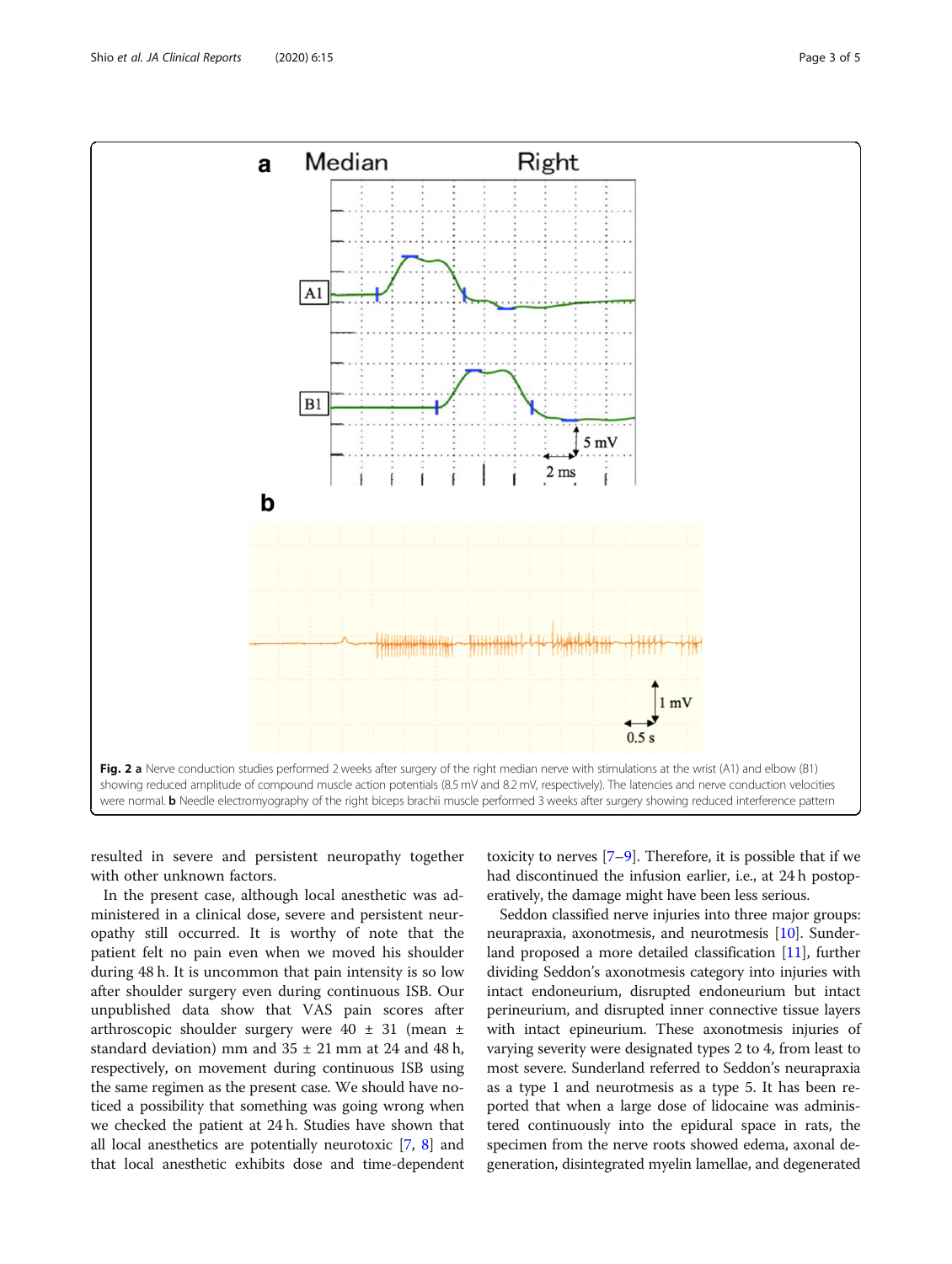<span id="page-3-0"></span>

Schwann sheaths, with the continuity of the outer membrane of the fascicles being maintained [\[9](#page-4-0)]. These findings are equivalent to Sunderland type 3 injury in which recovery can occur over several months with conservative treatment or with surgical interventions to release entrapment sites [[12\]](#page-4-0). From the clinical course and findings of neurophysiological assessments and MRI, we speculate that the nerve injury of this case is equivalent to a Sunderland type 3 injury. Despite previous reports [[13,](#page-4-0) [14\]](#page-4-0) showing poor recovery, in a case of severe and persistent neuropathy due to the toxicity of local anesthetic like this case, recovery can be expected with conservative treatment without surgical interventions. Therefore, it is important to continue treatment with hope of recovery without giving up.

During long-term management, maintaining motivation was crucial. Factors, such as having a clear goal of returning to play soccer, continuing to receive support from family and medical staff involved, confirming

recovery process through detailed neurophysiological measurements, managing neuropathic pain, and rigorous rehabilitation, must have contributed to maintaining motivation and nearly a full recovery was observed 1 year after the incident.

### Conclusion

This report is the first detailed description of a case who incurred severe and persistent nerve injury after ultrasound-guided continuous ISB yet recovered nearly fully to return to being an athlete. The present case should also underscore the importance of close observation after surgery in cases where a patient receives continuous ISB.

#### Abbreviations

ISB: Interscalene brachial plexus block; MMT: Muscle manual test; MRI: Magnetic resonance imaging; MUPs: Motor unit potentials; VAS: Visual analogue scale

#### Acknowledgements

Not applicable